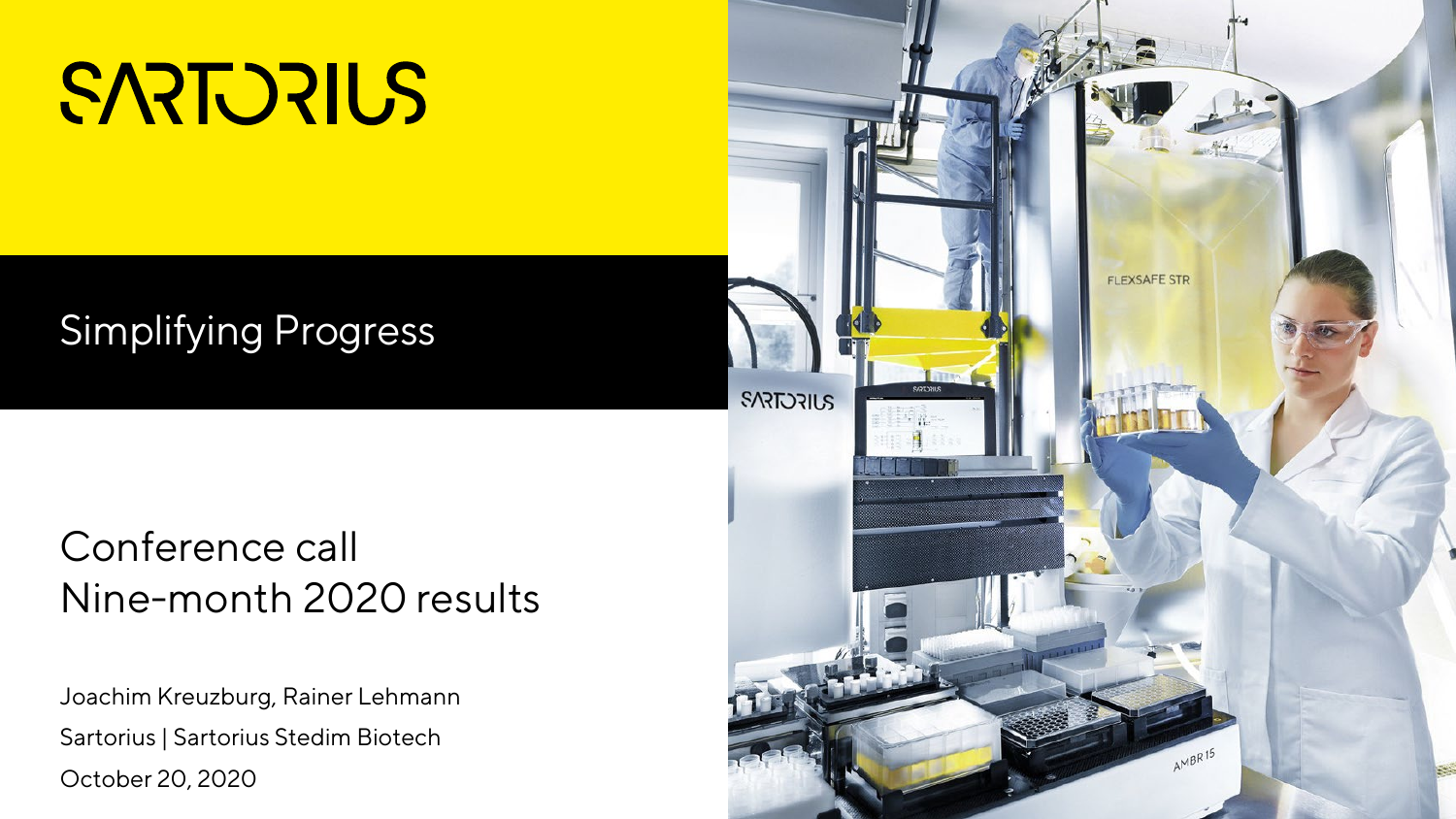#### Disclaimer

This presentation contains statements concerning the future performance of the Sartorius and the Sartorius Stedim Biotech Groups. These statements are based on assumptions and estimates. Although we are convinced that these forward-looking statements are realistic, we cannot guarantee that they will actually materialize. This is because our assumptions harbor risks and uncertainties that could lead to actual results diverging substantially from the expected ones. It is not planned to update our forward-looking statements.

Throughout this presentation, differences may be apparent as a result of rounding during addition.

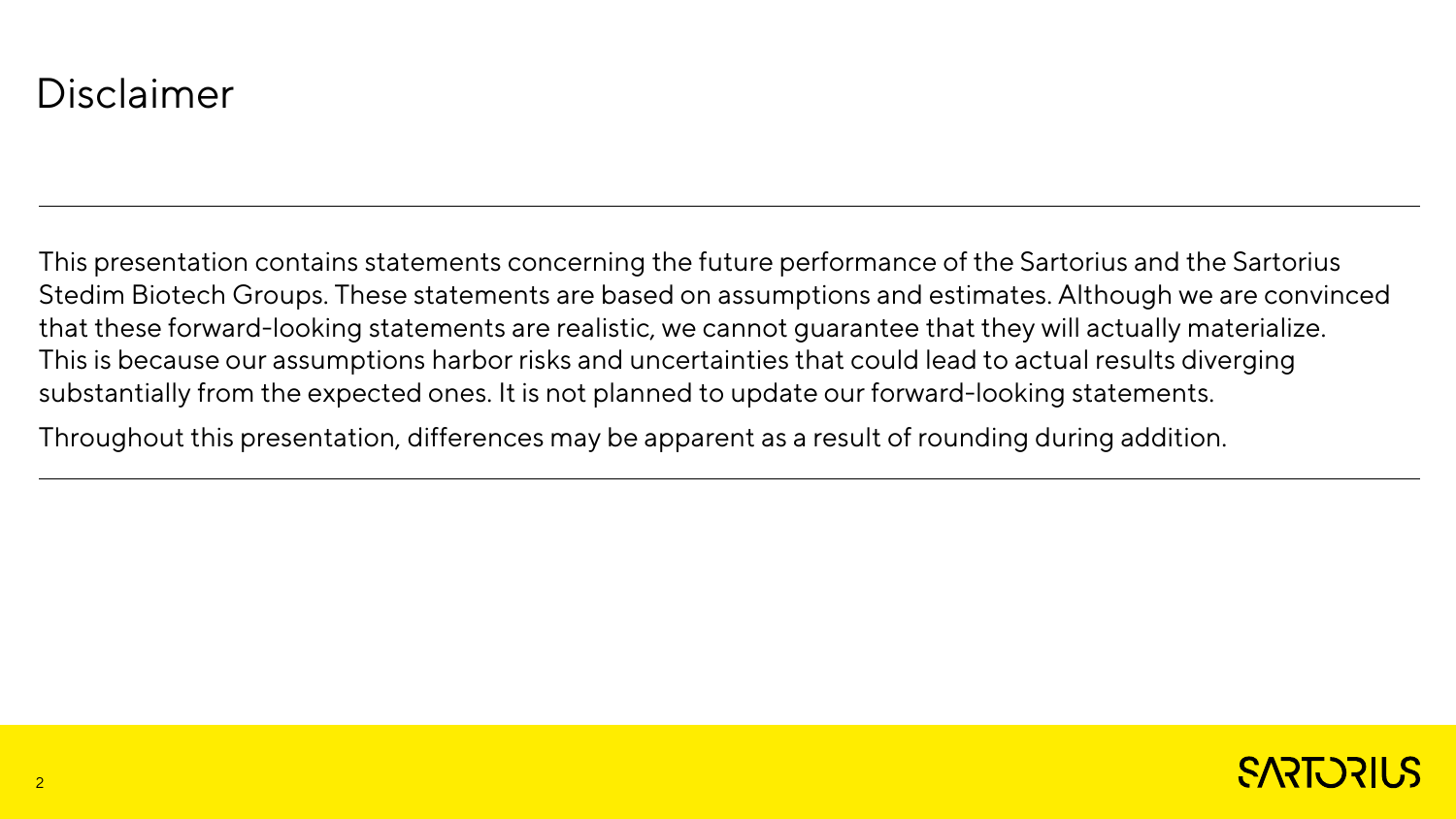## **Highlights**

- Sales revenue, order intake and earnings with significant double-digit growth rates
- Bioprocess Solutions Division: Expands dynamically; with strong overall momentum and additional pandemic-related orders
- Lab Products & Services Division: Recovery effects in Q3 after difficult first six months
- Acquisitions with very positive development
- BIA Separations to become part of Sartorius Stedim Biotech; transaction expected to close in Q4/2020
- Outlook for 2020 specified and slightly increased; uncertainty remains

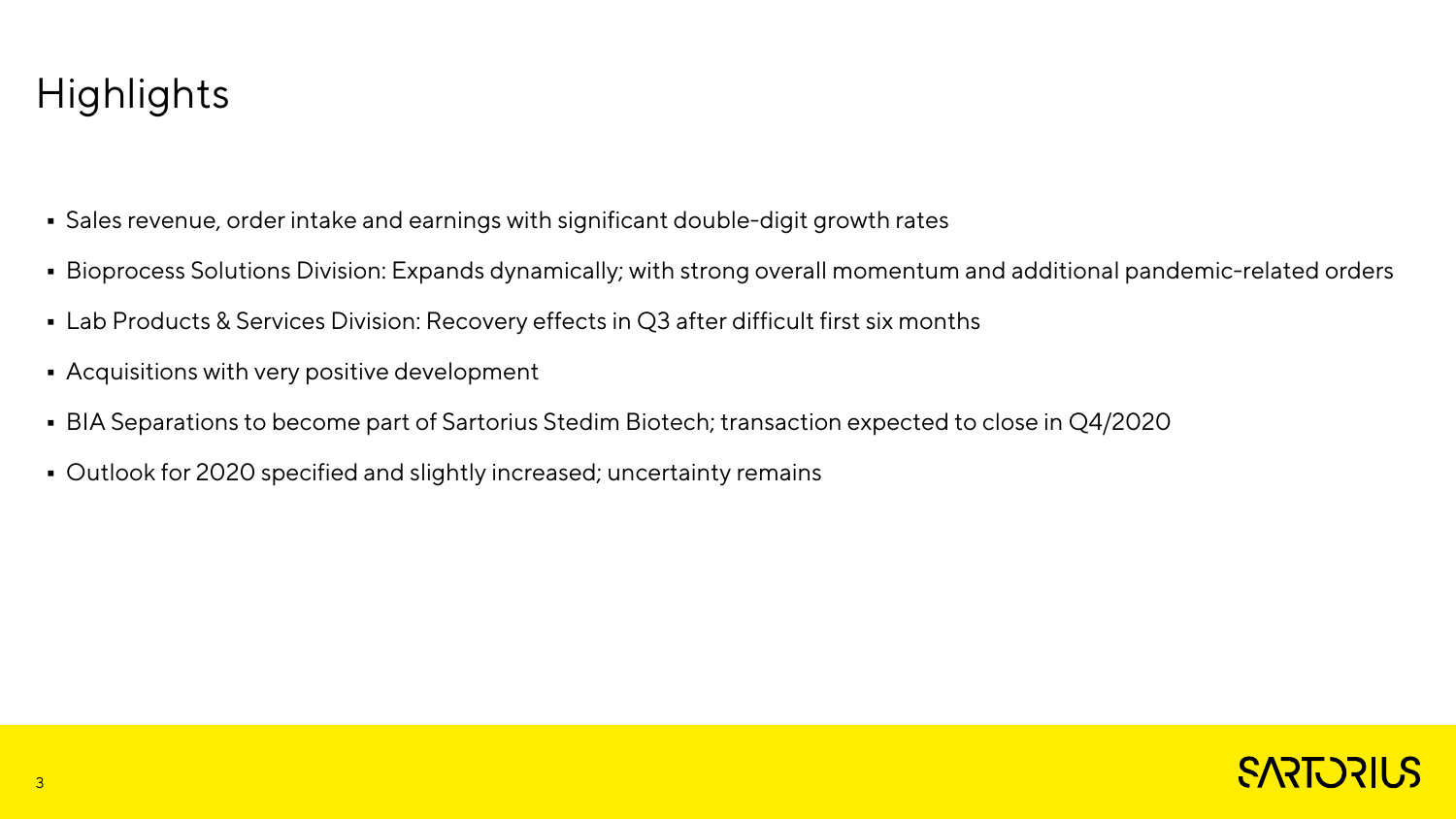#### Agenda

Sartorius Group 9M 2020 results | FY 2020 guidance

Sartorius Stedim Biotech Group 9M 2020 results | FY 2020 guidance

Questions & Answers



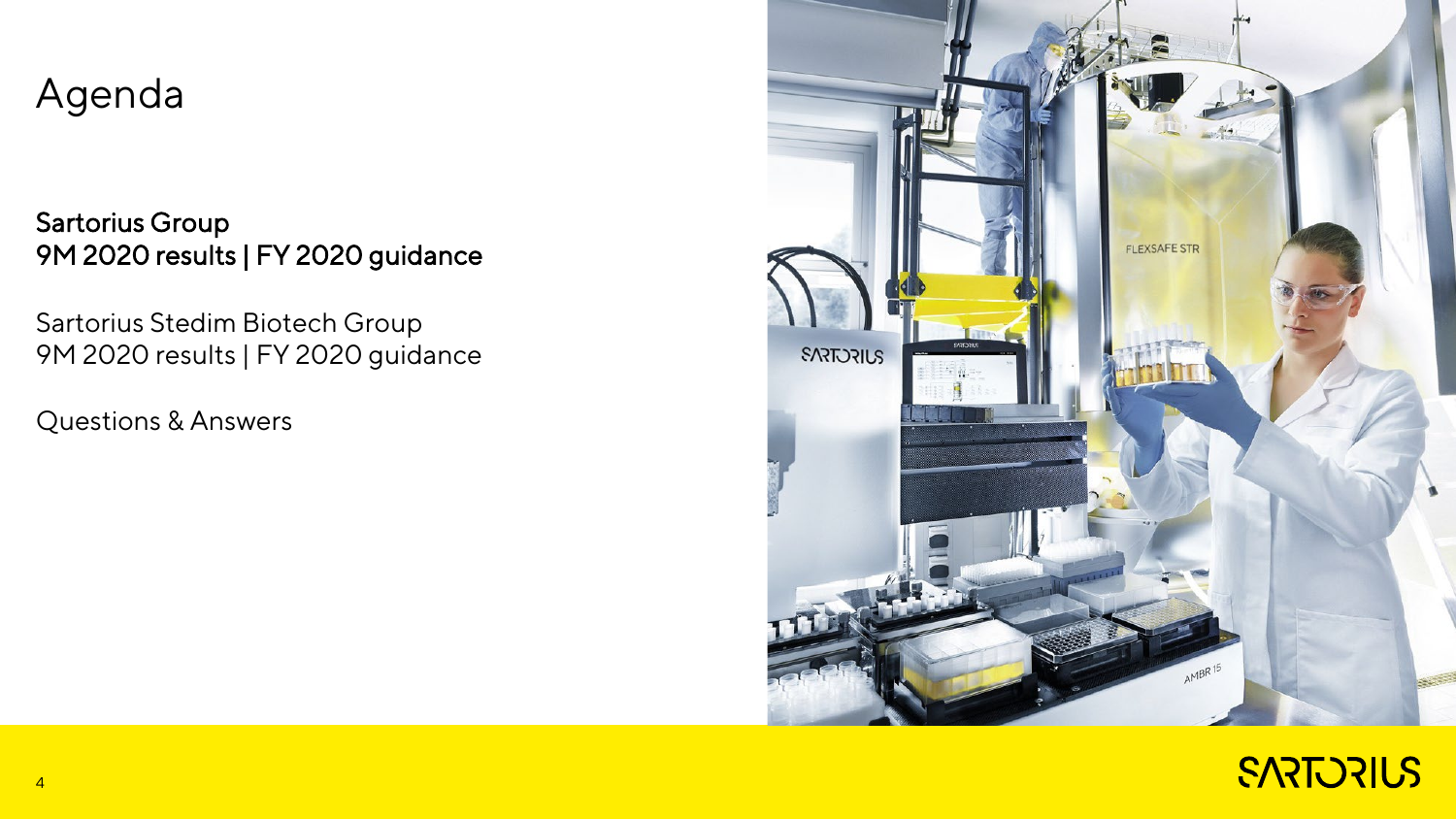# Strong profitable growth

| <b>Sartorius Group</b><br>in millions of $\epsilon$ unless otherwise specified | 9M 2019 | 9M 2020 | $\blacktriangle$ in % | $\blacktriangle$ in % cc <sup>1</sup> |
|--------------------------------------------------------------------------------|---------|---------|-----------------------|---------------------------------------|
| Sales revenue                                                                  | 1,355.8 | 1,680.0 | $+23.9$               | $+25.2$                               |
| Order intake                                                                   | 1,435.0 | 1,956.5 | $+36.3$               | $+37.8$                               |
| Underlying EBITDA <sup>2</sup>                                                 | 361.1   | 488.7   | $+35.3$               |                                       |
| Underlying EBITDA <sup>2</sup> margin in %                                     | 26.6    | 29.1    | $+2.5$ pp             |                                       |
| Underlying EPS <sup>3</sup> (ord.) in $\epsilon$                               | 2.23    | 3.08    | $+38.0$               |                                       |
| Underlying EPS <sup>3</sup> (pref.) in $\epsilon$                              | 2.24    | 3.09    | $+37.8$               |                                       |

Acquisitions contribute close to +6pp to sales growth; net effect from pandemic approx. +6pp / approx. +10pp for order intake

 Underlying EBITDA margin driven by economies of scale and lower costs in some areas due to pandemic; acquisitions with no relevant effects; dilutive effect from currencies of about half a percentage point

1 Constant currencies 2 Underlying = excluding extraordinary items 3 Underlying EPS = based on net profit after non-controlling interest; adjusted for extraordinary items as well as amortization and based on a normalized financial result and tax rate

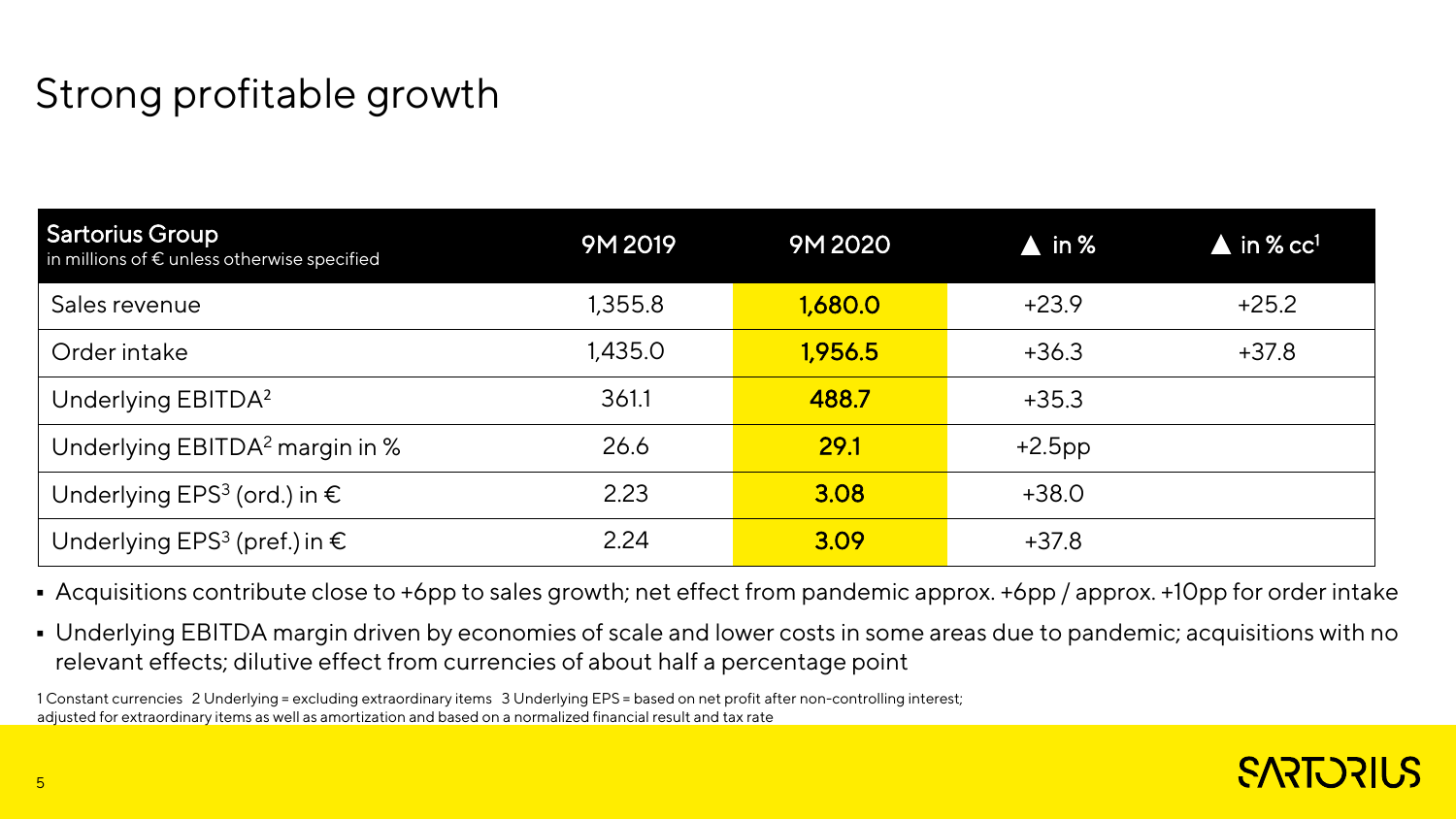# Double-digit sales growth in all geographies



- Americas: strong organic growth for BPS; LPS supported by acquisitions and with positive trend in Q3
- EMEA: BPS with strong performance; solid performance of LPS considering economic challenges
- Asia|Pacific: BPS with the highest order momentum; LPS demand further improved after lockdown lifted in China

Acc. to customers' location; growth in constant currencies

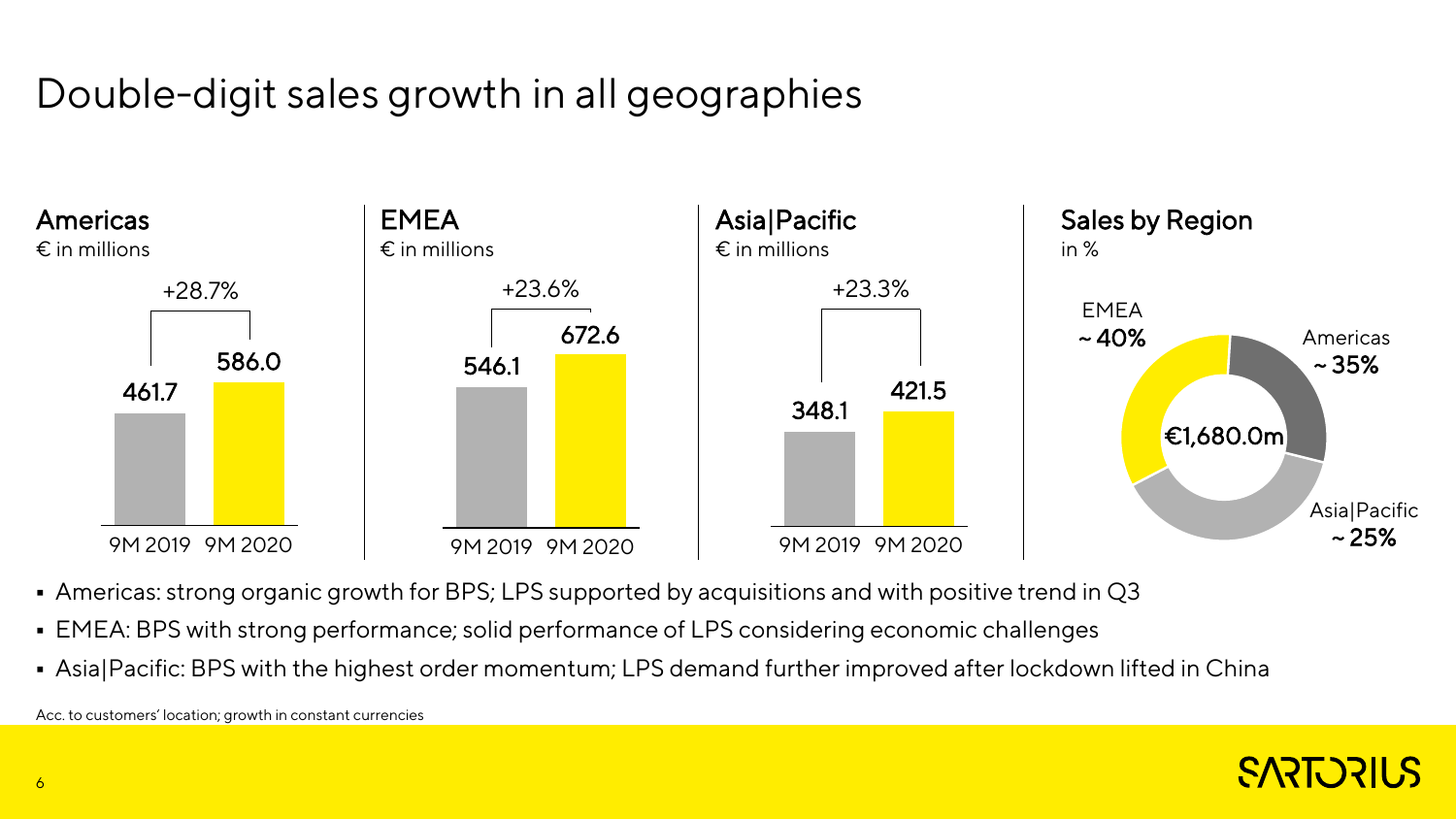# BPS: High growth across all product segments and regions



- Strong organic growth; pandemic-driven effects presumably around 10pp (approx. half of that from demand related to coronavirus vaccines and therapeutics and other half from inventory build-up), acquisitions accounted for approx. 4pp of growth
- Pandemic-driven effects estimated at around 15pp of order intake growth
- Underlying EBITDA margin rose due to economies of scale, despite slight FX dilution

1 9M 2019 figures reported: Order intake €1,100.0m, sales €1,025.0m, underlying EBITDA €300.6m

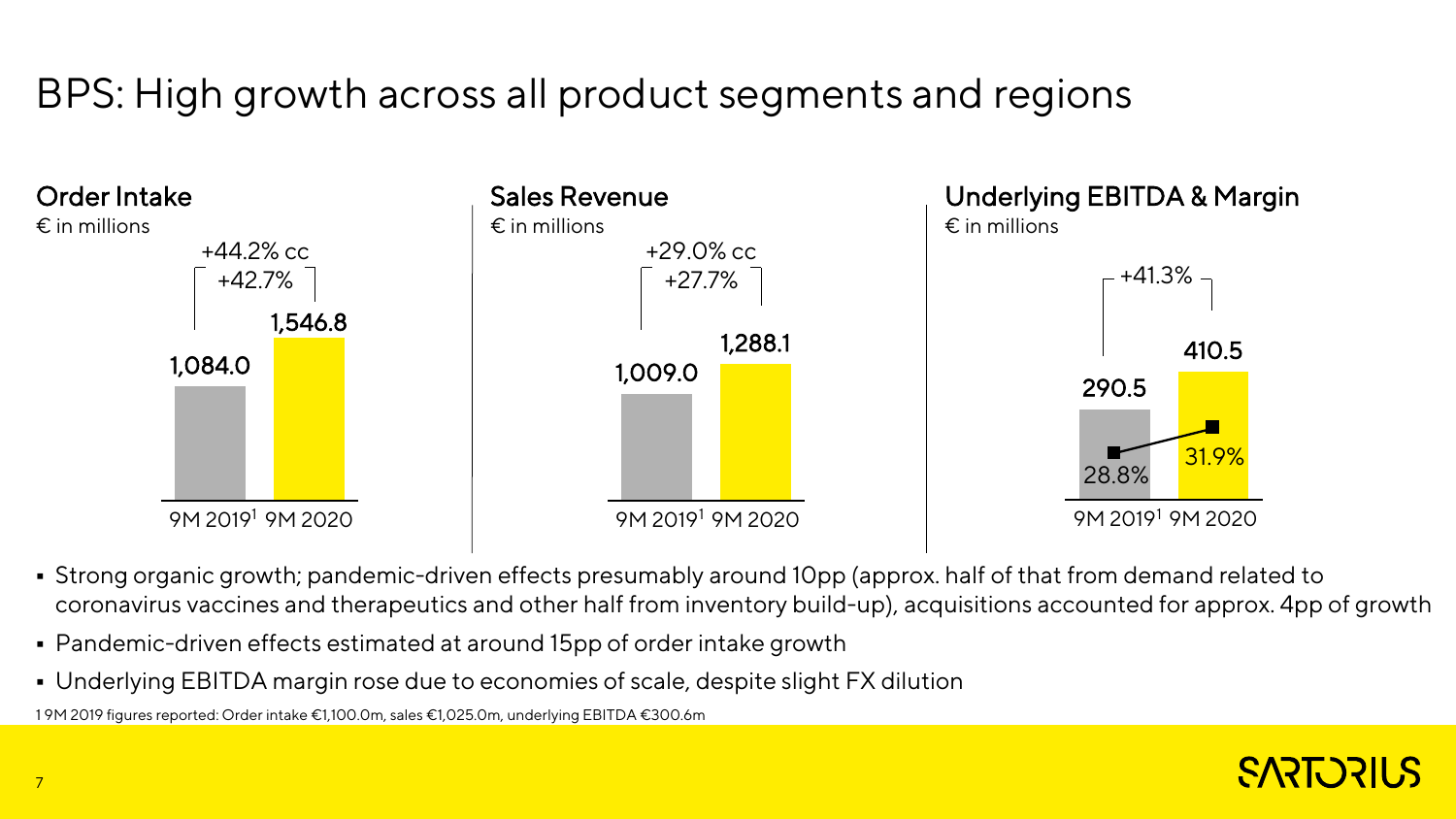## LPS: Robust sales development



- Recovery effects in Q3 and positive development of bioanalytics after a difficult first half due to pandemic
- Acquisitions contribute around 12pp to sales growth; net effect from pandemic more than -3pp
- Underlying EBITDA margin influenced by approx. half a percentage point dilutive FX effect

1 9M 2019 figures reported: Order intake €335.0m, sales €330.8m, underlying EBITDA €60.5m

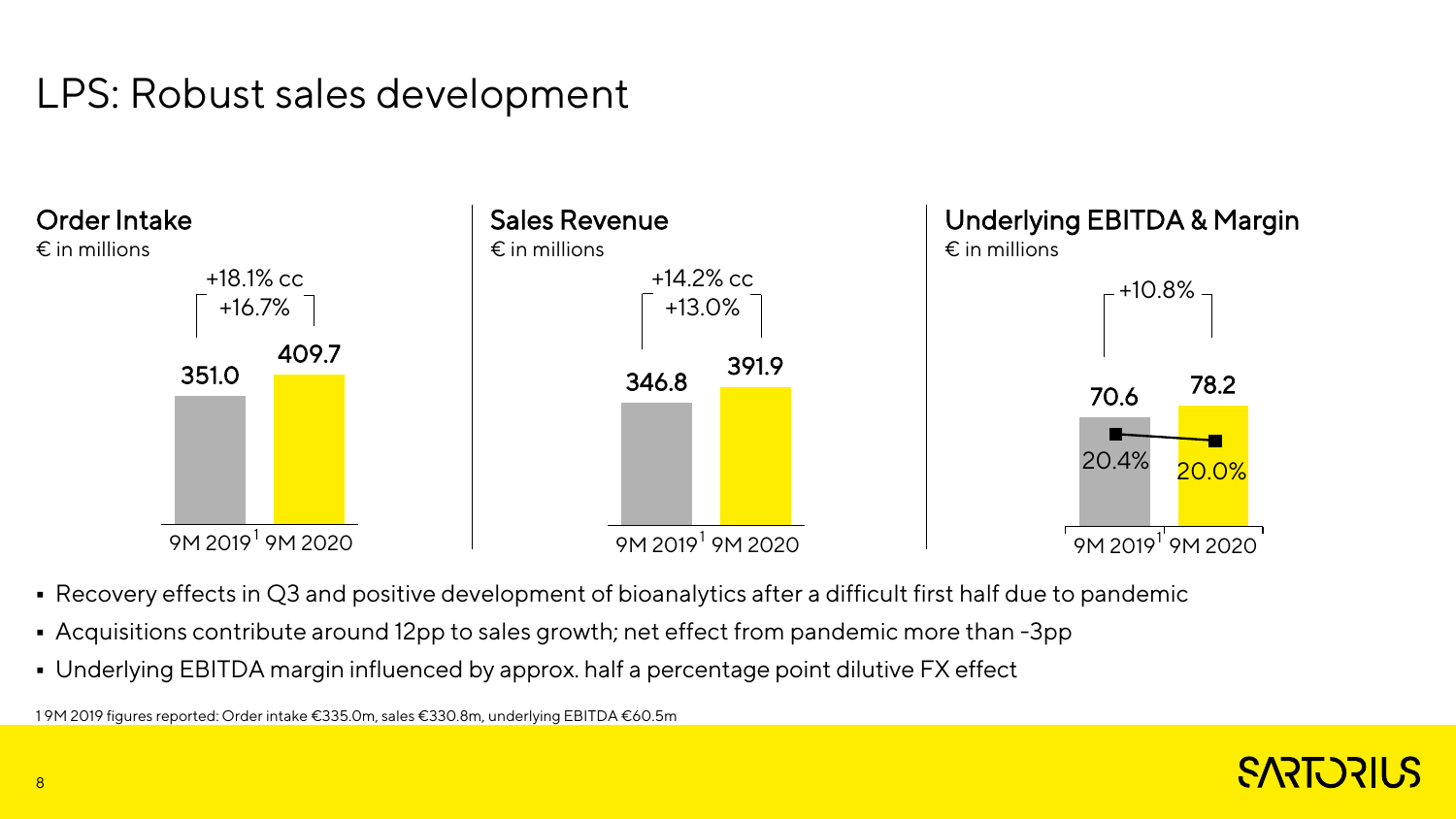# Operating cash flow increases significantly

| <b>Sartorius Group</b><br>in millions of € unless otherwise specified |          | 9M 2019 9M 2020 | $\blacktriangle$ in % |
|-----------------------------------------------------------------------|----------|-----------------|-----------------------|
| <b>Underlying EBITDA</b>                                              | 361.1    | 488.7           | $+35.3$               |
| <b>Extraordinary items</b>                                            | $-18.5$  | $-30.4$         | n.m.                  |
| <b>Financial result</b>                                               | $-17.9$  | $-28.3$         | n.m.                  |
| Underlying net profit <sup>1,2</sup>                                  | 153.2    | 211.2           | +37.9                 |
| Reported net profit <sup>2</sup>                                      | 121.3    | 149.1           | $+22.9$               |
| Operating cash flow                                                   | 254.1    | 380.0           | $+49.6$               |
|                                                                       |          |                 |                       |
| Investing cash flow <sup>3</sup>                                      | $-175.6$ | $-911.0$        | n.m.                  |
| CAPEX ratio (in %)                                                    | 12.5     | 8.0             | $-4.5$ pp             |

- Net operating cash flow mostly driven by higher earnings and factoring program (~€97m)
- Extraordinary items influenced by M&A
- Investing cash flow includes acquisition of Danaher portfolio in Q2
- Tax rate at 30% (+3pp vs. PY) due to accounting of tax risks, not cash-effective in 9M

1 Underlying net profit = net profit adjusted for extraordinary items, amortization and based on a normalized financial result and tax rate 2 After non-controlling interest 3 Net cash flow from investing activities and acquisitions

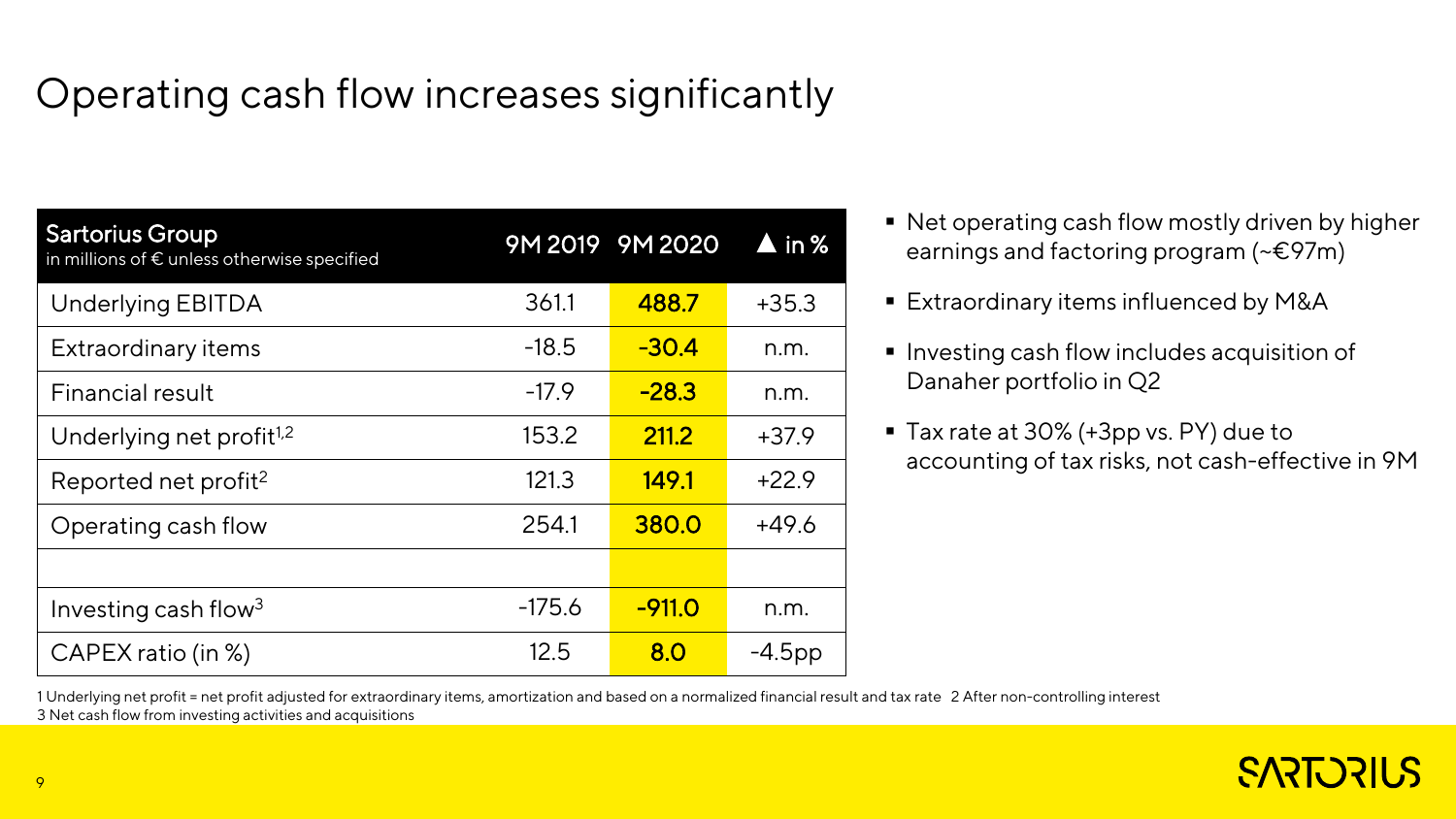## Financial indicators remain on very solid level

#### Key Financial Indicators

| <b>Sartorius Group</b>                 | Dec. 31,<br>2019 | Sep. 30,<br>2020 | 2,000          |
|----------------------------------------|------------------|------------------|----------------|
| Equity ratio in %                      | 38.1             | <b>29.2</b>      | 1,500<br>1,000 |
| Net debt in millions of $\epsilon$     | 1,014.0          | 1,610.3          | 500            |
| Net debt   underlying<br><b>EBITDA</b> | 2.0              | 2.5              | Q1-Q4<br>2014  |

 Balance sheet and equity ratio influenced by the recent acquisitions and higher cash position

#### Net Debt and Net Debt to Underlying EBITDA



Net debt in millions of  $\epsilon$  (lhs)  $\blacksquare$  Net debt to underlying EBITDA (rhs)

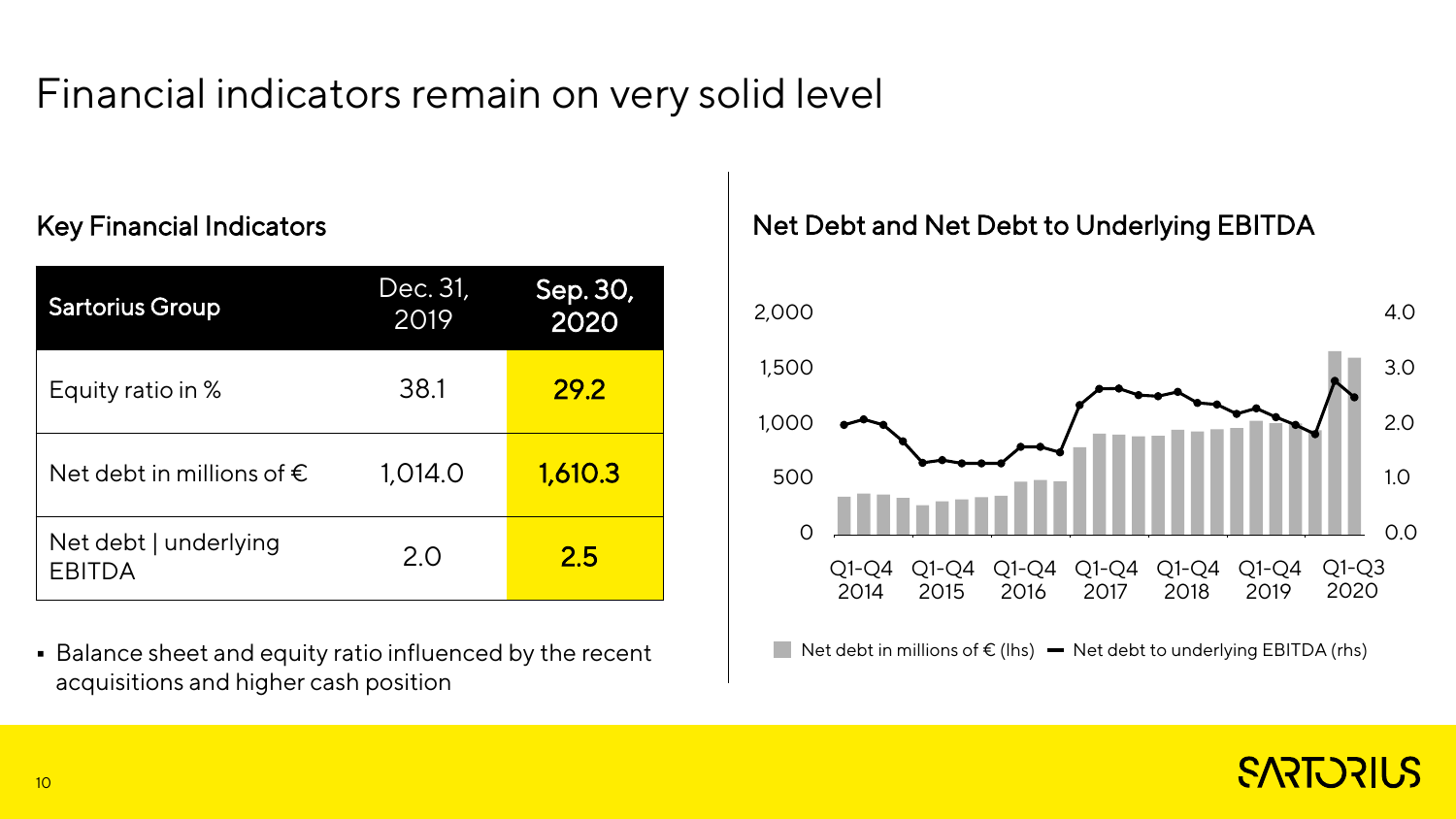# Outlook for 2020 specified and slightly increased; uncertainty remains

| FY 2020 Guidance <sup>1</sup>      | Sales revenue growth |                                                 | Underlying EBITDA margin |                              |
|------------------------------------|----------------------|-------------------------------------------------|--------------------------|------------------------------|
|                                    | previous             | change / new                                    | previous                 | change / new                 |
| <b>Sartorius Group</b>             | $\sim$ 22% - 26%     | upper end or slightly above<br>$\sim$ 22% - 26% | $\sim$ 28.5%             | $+1$ pp $\rightarrow$ ~29.5% |
| - thereof acquisitions             | $~6.5$ pp            | $~6.5$ pp                                       | slightly dilutive        | neutral                      |
| <b>Bioprocess Solutions</b>        | $\sim$ 26% - 30%     | upper end or slightly above<br>$\sim$ 26% - 30% | $\sim$ 31.0%             | $+1$ pp $\rightarrow$ ~32.0% |
| - thereof acquisitions             | $~\sim$ 4.5pp        | $~\sim$ 4.5pp                                   | slightly dilutive        | neutral                      |
| <b>Lab Products &amp; Services</b> | $\sim$ 10% - 14%     | upper end or slightly above<br>$\sim$ 10% - 14% | $\sim$ 20.0%             | $+1$ pp $\rightarrow$ ~21.0% |
| - thereof acquisitions             | $~12.5$ pp           | slightly above ~12.5pp                          | slightly accretive       | slightly accretive           |

- CAPEX ratio ~10% (unchanged); net debt to underlying EBITDA remains projected slightly below ~2.75
- Acquisition of Biological Industries included for 12 months; life science portfolio from Danaher included for approx. 8 months; closing of the acquisition of BIA Separations expected before year end
- 1 In constant currencies Guidance based on the assumption that logistics chains continue to be stable and production lines remain in operation

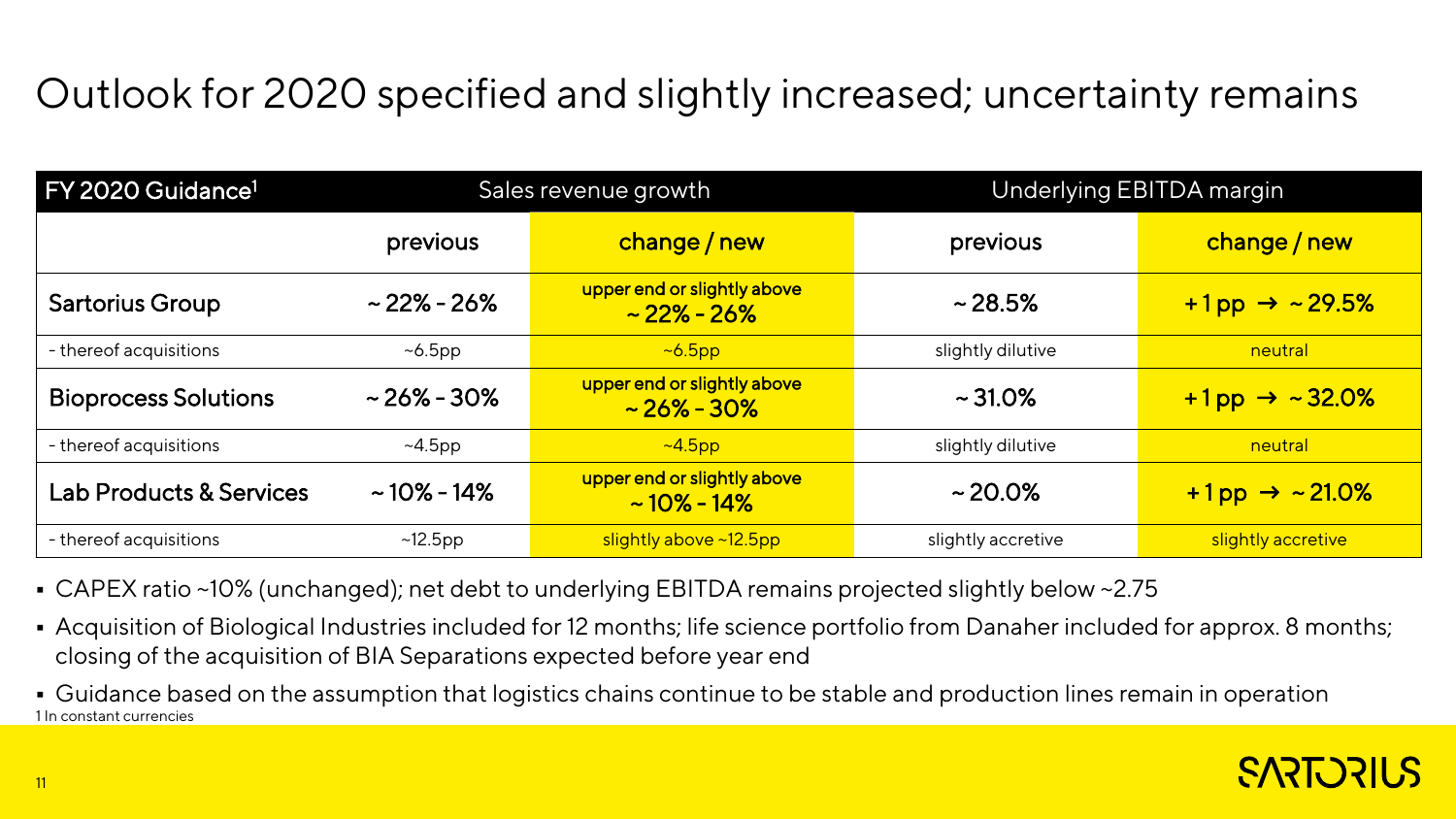#### Agenda

Sartorius Group 9M 2020 results | FY 2020 guidance

Sartorius Stedim Biotech Group 9M 2020 results | FY 2020 guidance

Questions & Answers



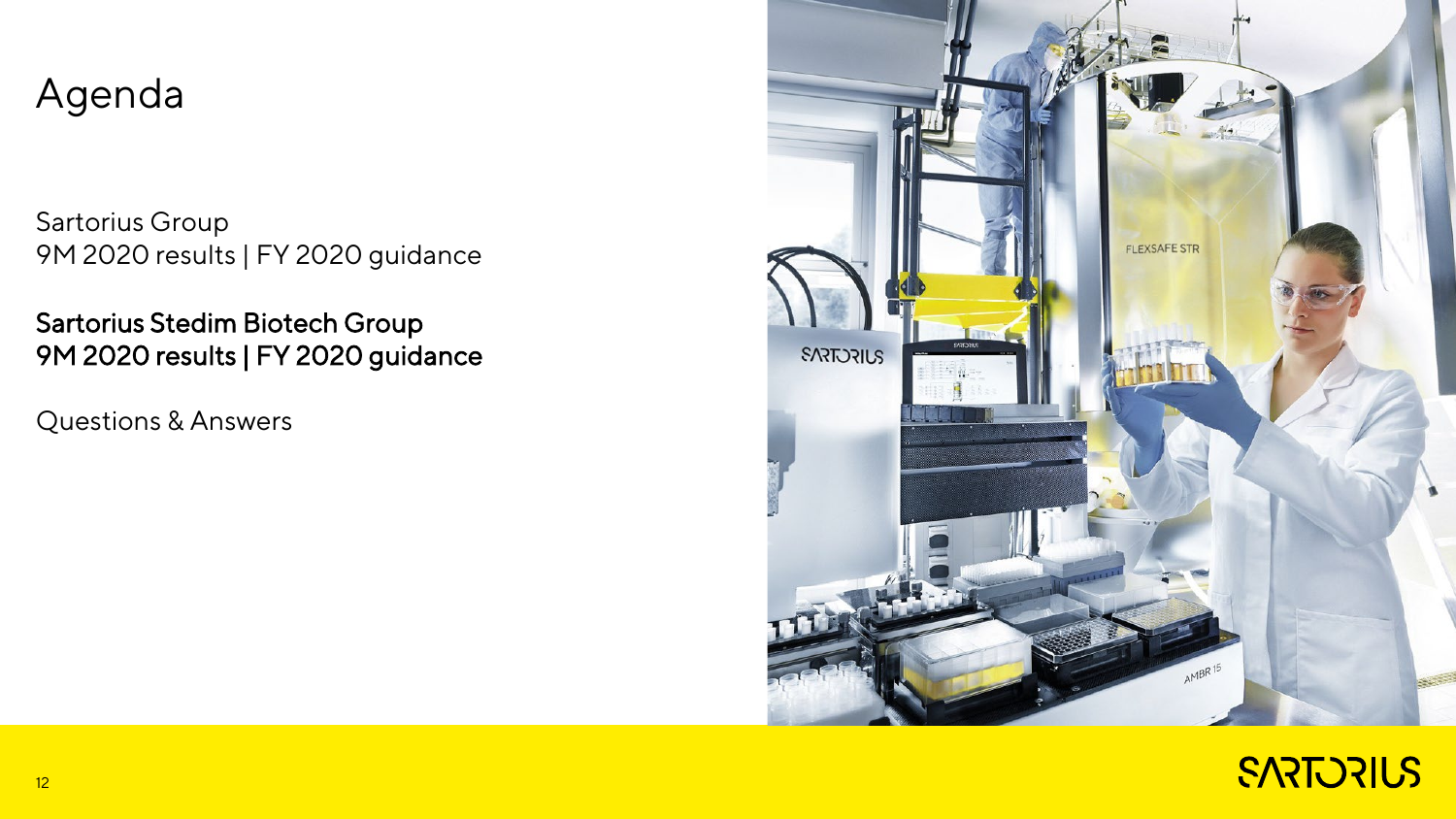## BIA Separations to become part of Sartorius Stedim Biotech

| <b>Strategic</b><br>rationale              | • Market-leading technology for purification in advanced therapy processes<br>■ Highly complementary to current purification offering and to advanced therapy<br>portfolio                                                                           |
|--------------------------------------------|------------------------------------------------------------------------------------------------------------------------------------------------------------------------------------------------------------------------------------------------------|
| <b>Acquisition terms</b><br>and financials | ■ Transaction volume of €360mn; €240mn in cash, €120mn in SSB shares<br>• Performance-based earn-out payments over the next five years<br>$\bullet$ ~ $\epsilon$ 25mn sales revenue in 2020, very strong double-digit growth rates; margin accretive |
| <b>Closing and</b><br>consolidation        | ■ Expected to close in Q4/2020; subject to customary closing conditions<br>• No material impact on P&L in 2020                                                                                                                                       |

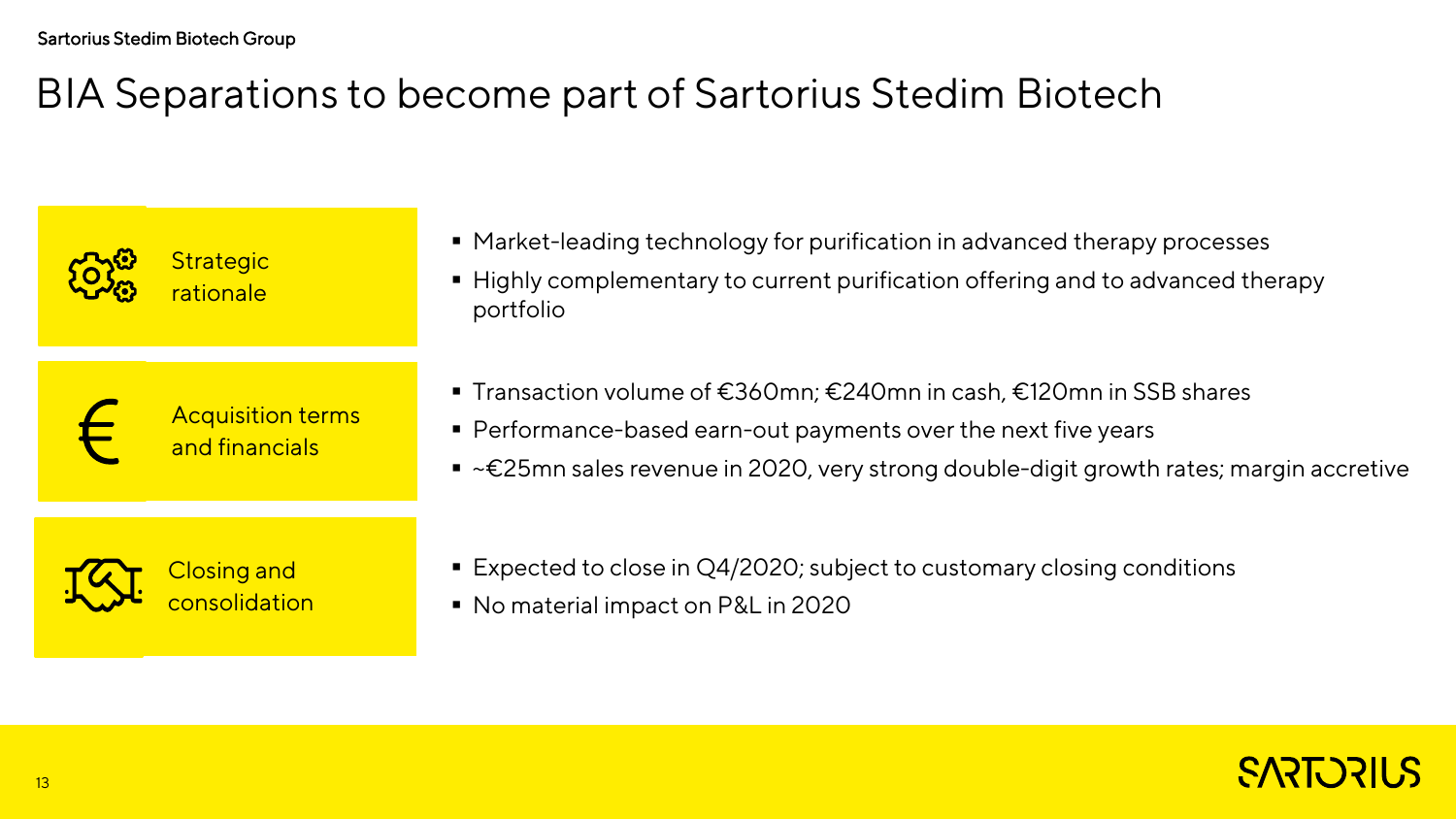## Bioprocessing innovator, addressing bottlenecks in advanced therapies

- Ajdovščina, Slovenia  $\bigoplus$
- ~120 employees
- Quadrupling production capacity till <u>|!\</u> end 2021



#### Portfolio

- Pre-packed monolithic columns optimized for purification in advanced therapy processes (e.g. viruses, plasmids, exosomes)
- Provides significantly higher yield by avoiding shearing effects which occur in traditional purification processes, e.g. in chromatography

#### Positioning

- Monoliths already used in production of first commercialized advanced therapeutics
- Strong presence in (pre-) clinical projects

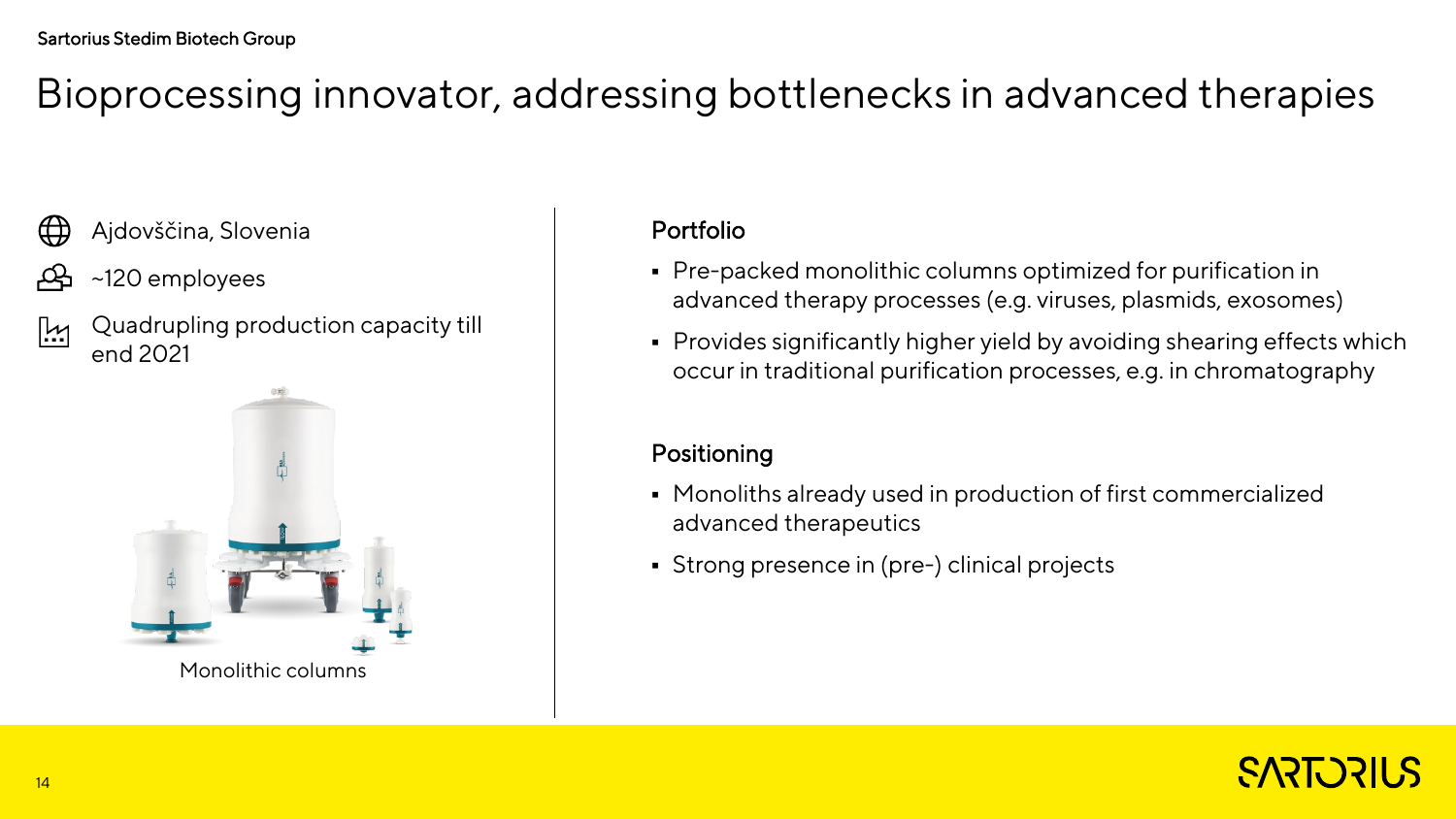## High growth across all product segments

| <b>Sartorius Stedim Biotech Group</b><br>in millions of € unless otherwise specified | 9M 2019 | 9M 2020 | $\blacktriangle$ in % | $\blacktriangle$ in % cc <sup>1</sup> |
|--------------------------------------------------------------------------------------|---------|---------|-----------------------|---------------------------------------|
| Sales revenue                                                                        | 1,076.7 | 1,379.4 | $+28.1$               | $+29.2$                               |
| Order intake                                                                         | 1,147.1 | 1,637.9 | $+42.8$               | $+43.9$                               |
| Underlying EBITDA <sup>2</sup>                                                       | 312.3   | 434.7   | $+39.2$               |                                       |
| Underlying EBITDA <sup>2</sup> margin in %                                           | 29.0    | 31.5    | $+2.5$ pp             |                                       |
| Underlying EPS <sup>3</sup> in $\epsilon$                                            | 2.15    | 3.02    | $+40.4$               |                                       |

- Strong organic growth; pandemic-driven effects presumably around 9pp (approx. half of that from demand related to coronavirus vaccines and therapeutics and other half from inventory build-up), acquisitions accounted for approx. 4pp of growth
- Pandemic-driven effects estimated at around 14pp of order intake growth
- Underl. EBITDA margin rose due to economies of scale and lower costs in some areas due to pandemic; slight FX dilution

1 Constant currencies 2 Underlying = excluding extraordinary items 3 Underlying EPS = based on net profit after non-controlling interest; adjusted for extraordinary items as well as amortization and based on a normalized financial result and tax rate

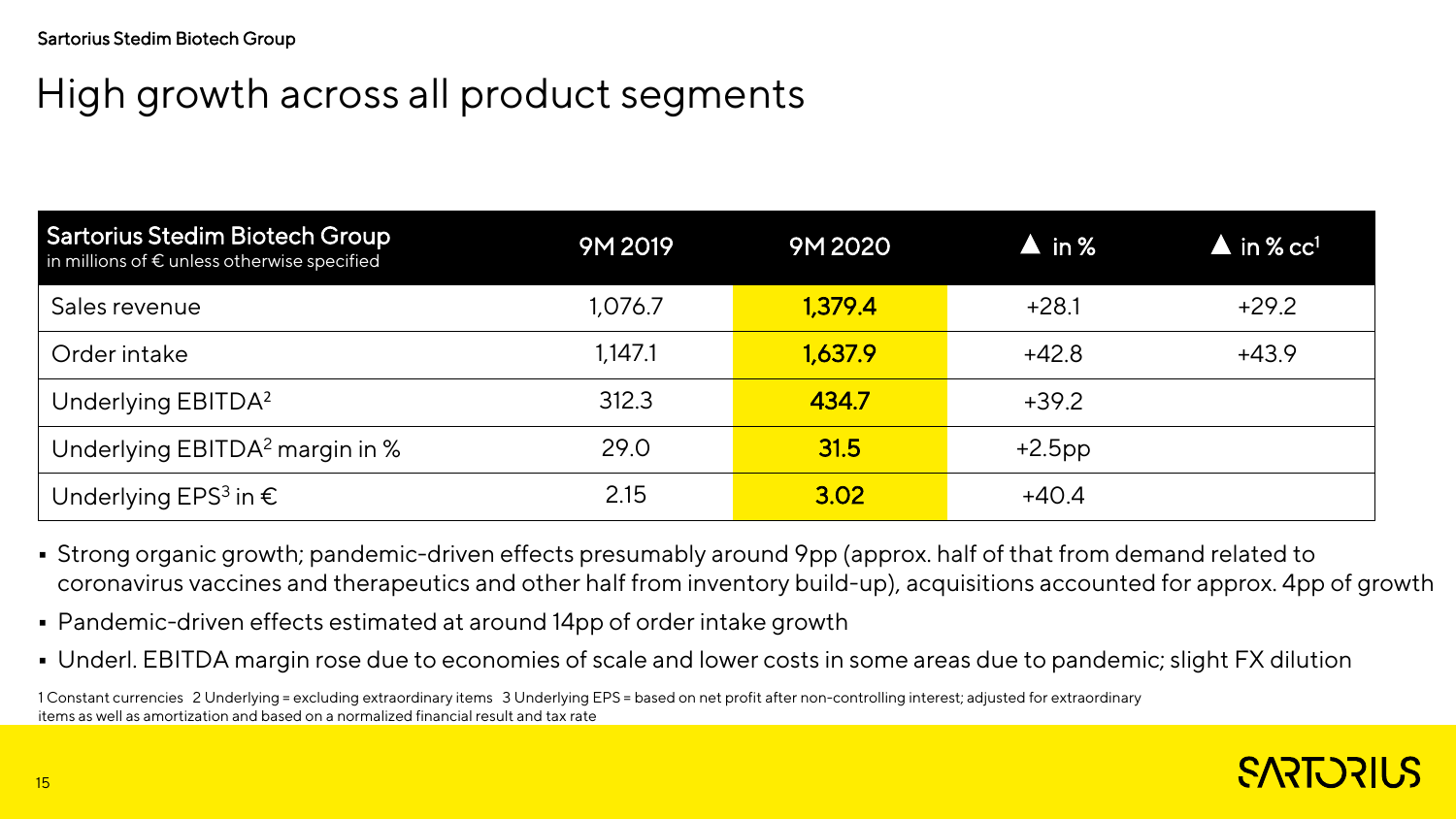## Double-digit sales growth in all geographies



All regions with strong organic development; Asia|Pacific with the highest order momentum



Acc. to customers' location; growth in constant currencies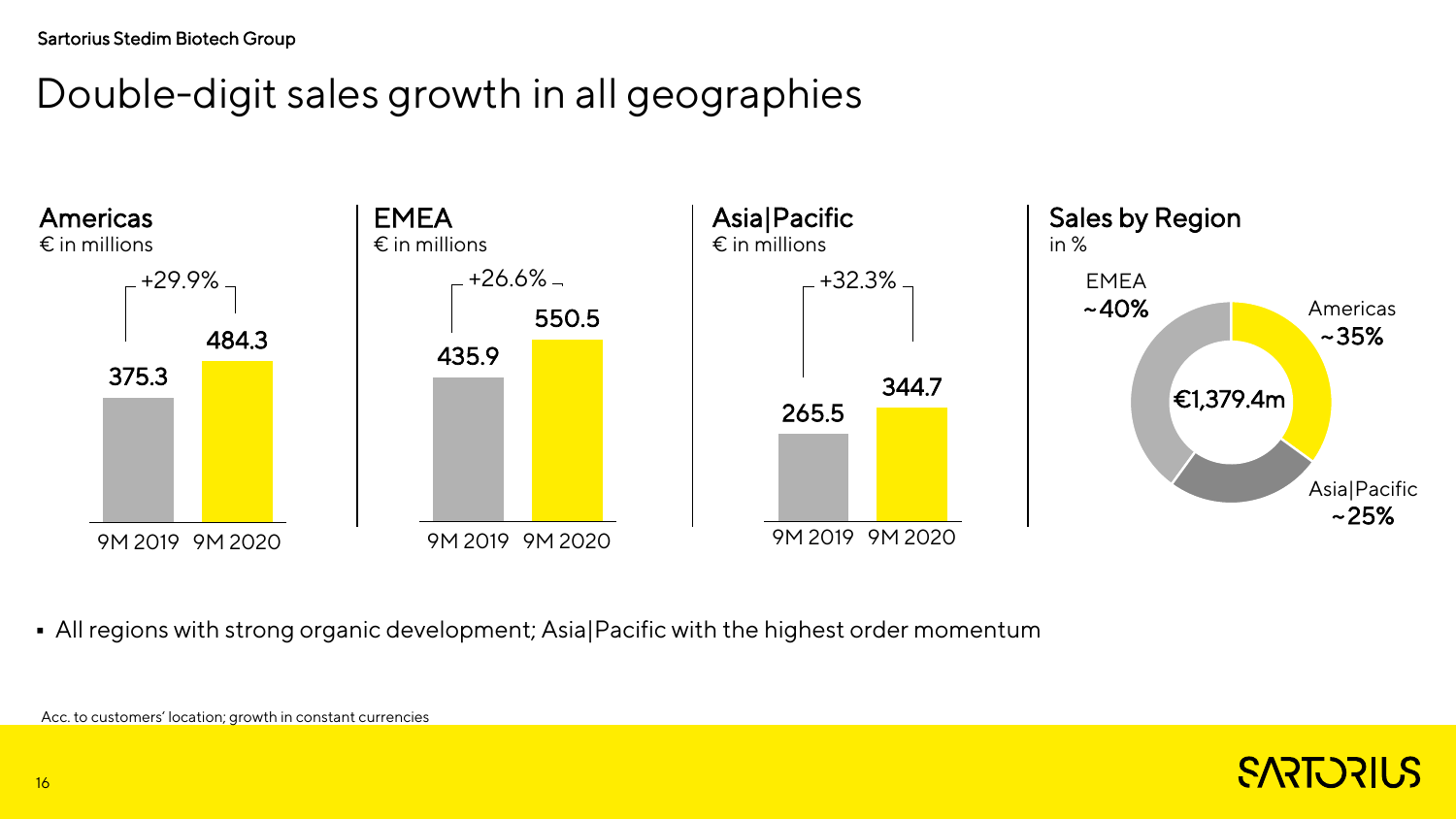# Operating cash flow rises significantly

| <b>Sartorius Stedim Biotech Group</b><br>in millions of € unless otherwise specified |          | 9M 2019 9M 2020 | $\blacktriangle$ in % |
|--------------------------------------------------------------------------------------|----------|-----------------|-----------------------|
| <b>Underlying EBITDA</b>                                                             | 312.3    | 434.7           | $+39.2$               |
| <b>Extraordinary items</b>                                                           | $-11.5$  | $-12.9$         | $-11.7$               |
| Financial result                                                                     | $-6.6$   | $-13.9$         | n.m.                  |
| Underlying net profit <sup>1,2</sup>                                                 | 198.1    | 278.1           | $+40.4$               |
| Reported net profit <sup>2</sup>                                                     | 179.5    | 243.6           | $+35.7$               |
| Operating cash flow                                                                  | 223.9    | 327.3           | $+46.2$               |
|                                                                                      |          |                 |                       |
| Investing cash flow <sup>3</sup>                                                     | $-102.9$ | $-336.7$        | n.m.                  |
| CAPEX ratio (in %)                                                                   | 9.1      | 5.6             | $-3.5$ pp             |

- Net operating cash flow mostly driven by higher earnings and factoring program (~€87m)
- **Extraordinary items influenced by M&A** expenses, among others
- **Investing cash flow includes acquisition of** Danaher portfolio in Q2
- Tax rate at 27.5% (+1.5pp vs. PY) due to accounting of tax risks, not cash-effective in 9M

1 Underlying net profit = net profit adjusted for extraordinary items, amortization and based on a normalized financial result and tax rate 2 After non-controlling interest 3 Net cash flow from investing activities and acquisitions

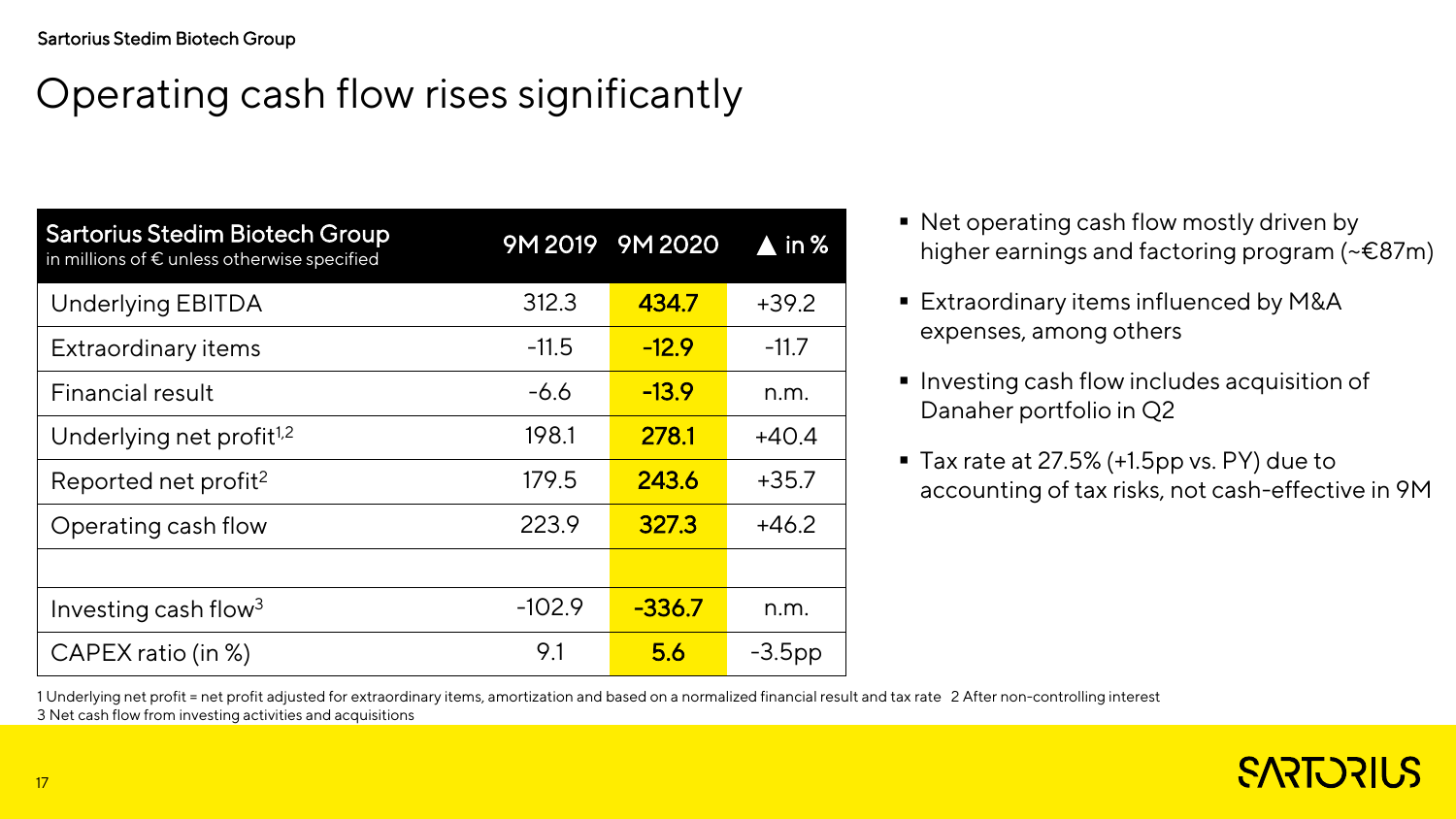## Financial indicators remain on very solid level

#### Key Financial Indicators

| <b>Sartorius Stedim Biotech</b>        | Dec. 31,<br>2019 | Sep. 30,<br>2020 |
|----------------------------------------|------------------|------------------|
| Equity ratio in %                      | 64.4             | 58.3             |
| Net debt in millions of $\epsilon$     | 110.4            | 164.6            |
| Net debt   underlying<br><b>EBITDA</b> | 0.3              | 0.3              |

**Balance sheet and equity ratio influenced by recent** acquisitions and higher cash position

Net Debt and Net Debt to Underlying EBITDA



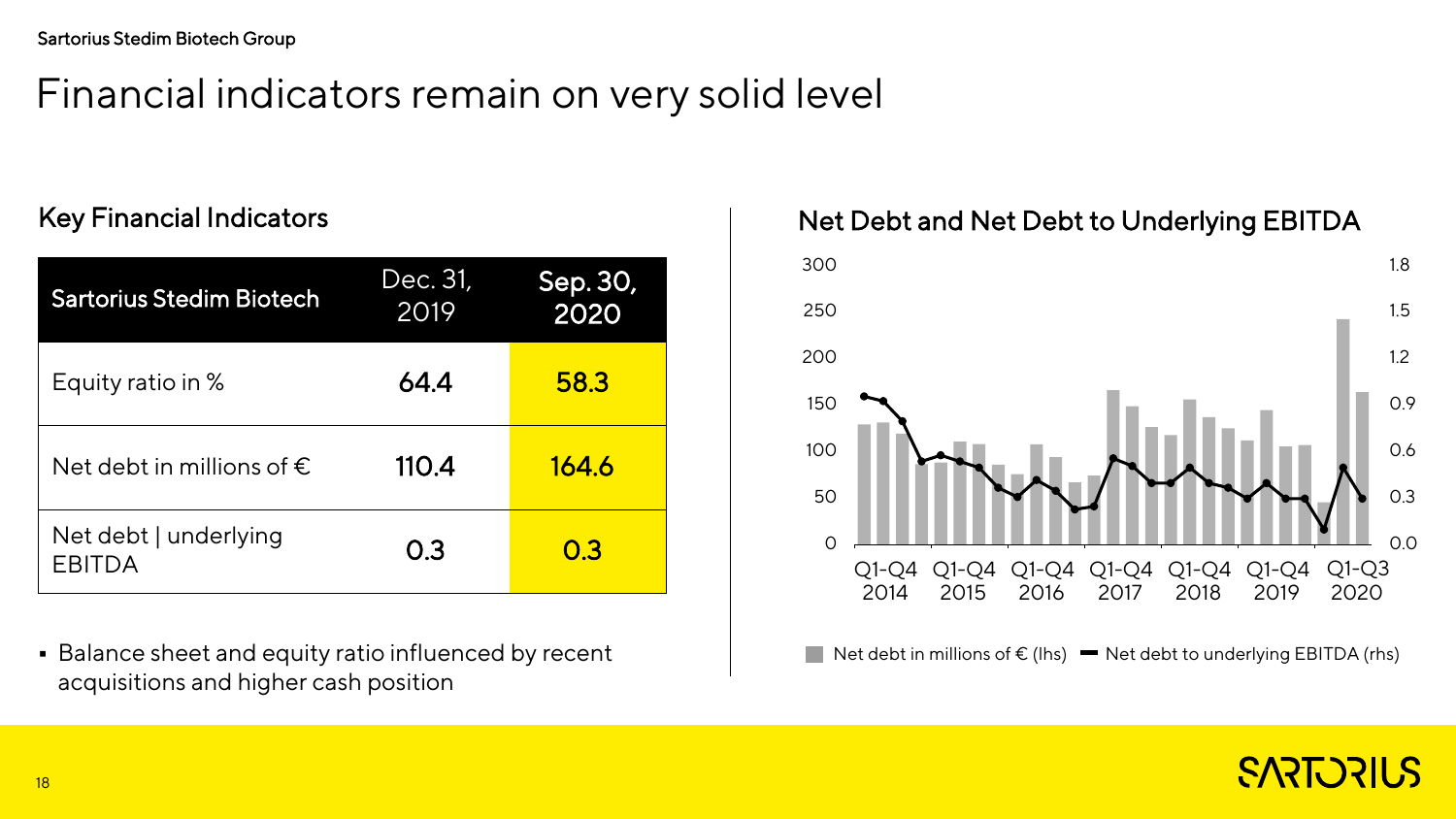# Outlook for 2020 specified and slightly increased

| FY 2020 Guidance <sup>1</sup>   |                  | Sales revenue growth                            | Underlying EBITDA margin |                              |
|---------------------------------|------------------|-------------------------------------------------|--------------------------|------------------------------|
|                                 | previous         | change / new                                    | previous                 | change / new                 |
| <b>Sartorius Stedim Biotech</b> | $\sim$ 26% - 30% | upper end or slightly above<br>$\sim$ 26% - 30% | $\sim$ 31.0%             | $+1$ pp $\rightarrow$ ~32.0% |
| - thereof acquisitions          | $~\sim$ bpp      | $\sim$ 5pp                                      | slightly dilutive        | neutral                      |

- CAPEX ratio ~8% (unchanged) net debt to underlying EBITDA projected at slightly below 0.5 (unchanged)
- Acquisition of Biological Industries included for 12 months; life science portfolio from Danaher included for approx. 8 months; closing of the acquisition of BIA Separations expected before year end
- Guidance based on the assumption that logistics chains continue to be stable and production lines remain in operation

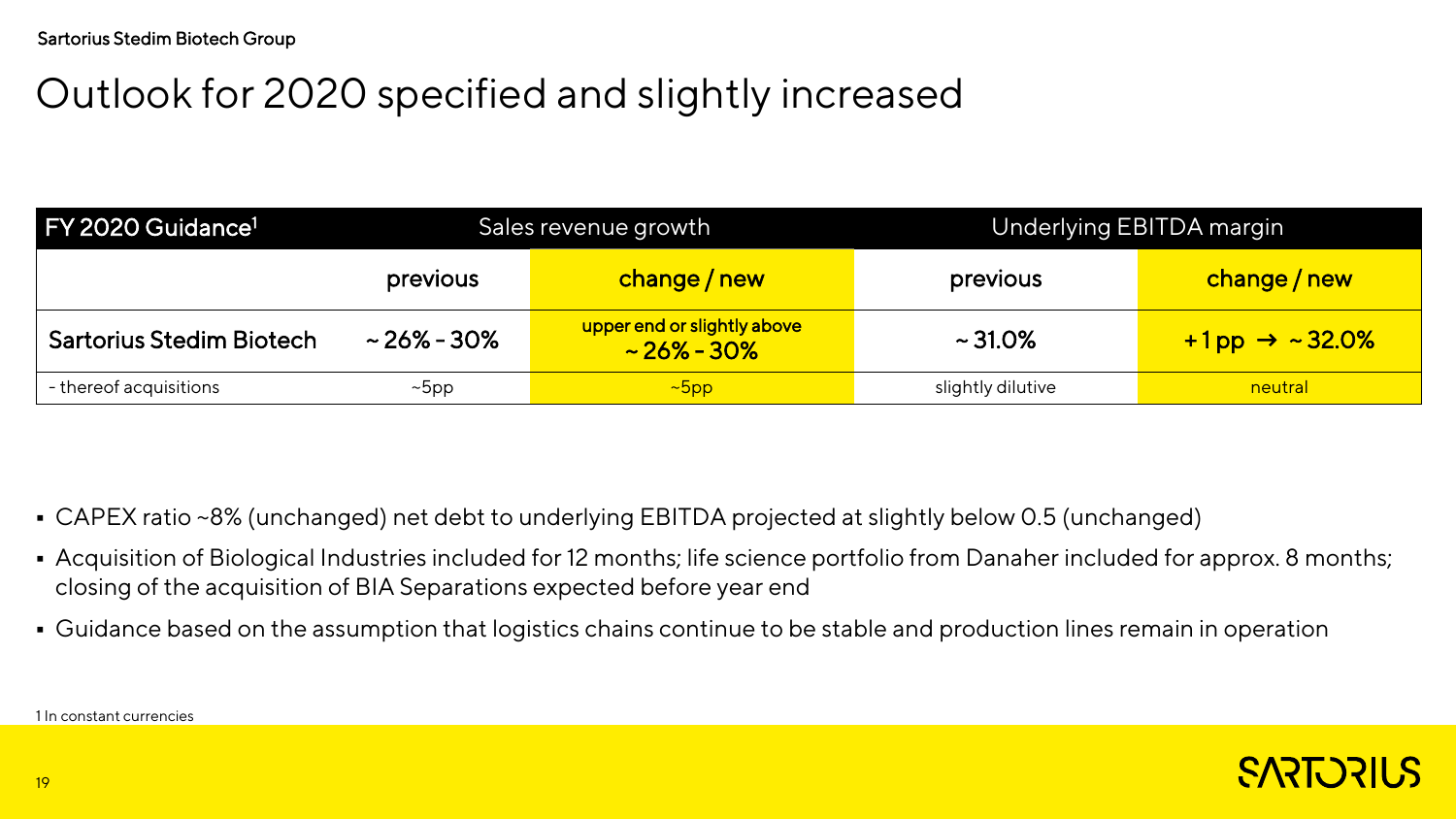#### Questions & Answers